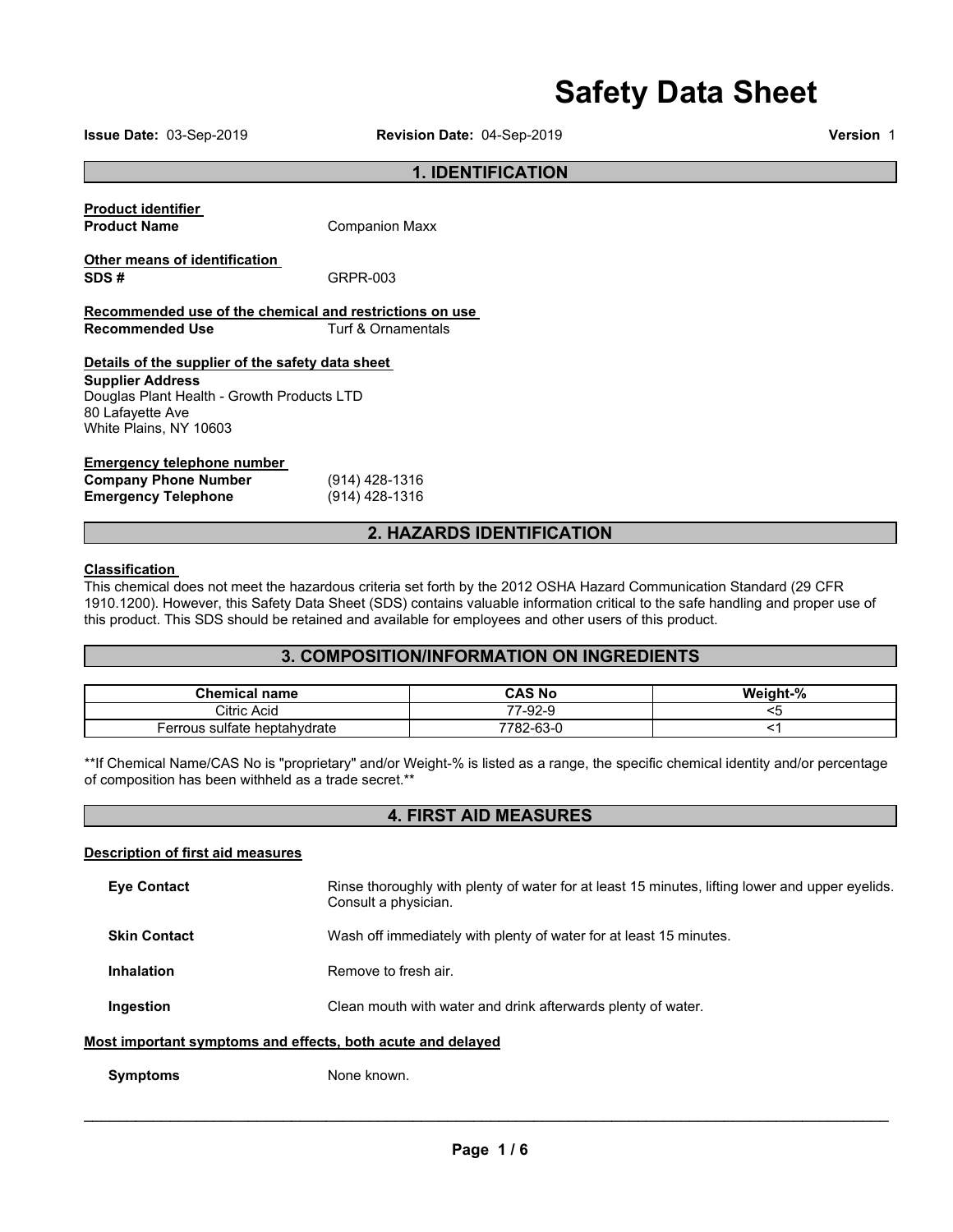#### $\overline{\phantom{a}}$  , and the contribution of the contribution of the contribution of the contribution of the contribution of the contribution of the contribution of the contribution of the contribution of the contribution of the **Indication of any immediate medical attention and special treatment needed**

**Notes to Physician**  Treat symptomatically.

# **5. FIRE-FIGHTING MEASURES**

#### **Suitable Extinguishing Media**

Use extinguishing measures that are appropriate to local circumstances and the surrounding environment.

**Unsuitable Extinguishing Media** Not determined.

#### **Specific Hazards Arising from the Chemical**

Not determined.

# **Protective equipment and precautions for firefighters**

As in any fire, wear self-contained breathing apparatus pressure-demand, MSHA/NIOSH (approved or equivalent) and full protective gear.

# **6. ACCIDENTAL RELEASE MEASURES**

#### **Personal precautions, protective equipment and emergency procedures**

**Personal Precautions Use personal protective equipment as required.** 

#### **Environmental precautions**

#### **Methods and material for containment and cleaning up**

**Methods for Clean-Up Keep in suitable, closed containers for disposal.** 

#### **7. HANDLING AND STORAGE**

### **Precautions for safe handling**

**Advice on Safe Handling** Handle in accordance with good industrial hygiene and safety practice.

#### **Conditions for safe storage, including any incompatibilities**

| <b>Storage Conditions</b> | Keep containers tightly closed in a dry, cool and well-ventilated place. |
|---------------------------|--------------------------------------------------------------------------|
|                           |                                                                          |

**Incompatible Materials None known based on information supplied.** 

# **8. EXPOSURE CONTROLS/PERSONAL PROTECTION**

### **Exposure Guidelines**

| <b>Chemical name</b>                      | <b>ACGIH TLV</b>  | <b>OSHA PEL</b>                       | <b>NIOSH IDLH</b>          |
|-------------------------------------------|-------------------|---------------------------------------|----------------------------|
| Citric Acid<br>77-92-9                    |                   | 15 mg / m $3$ (Total)                 |                            |
| Ferrous sulfate heptahydrate<br>7782-63-0 | TWA: 1 $mq/m3$ Fe | (vacated) TWA: 1 mg/m <sup>3</sup> Fe | TWA: $1 \text{ mg/m}^3$ Fe |

#### **Appropriate engineering controls**

**Engineering Controls Apply technical measures to comply with the occupational exposure limits.**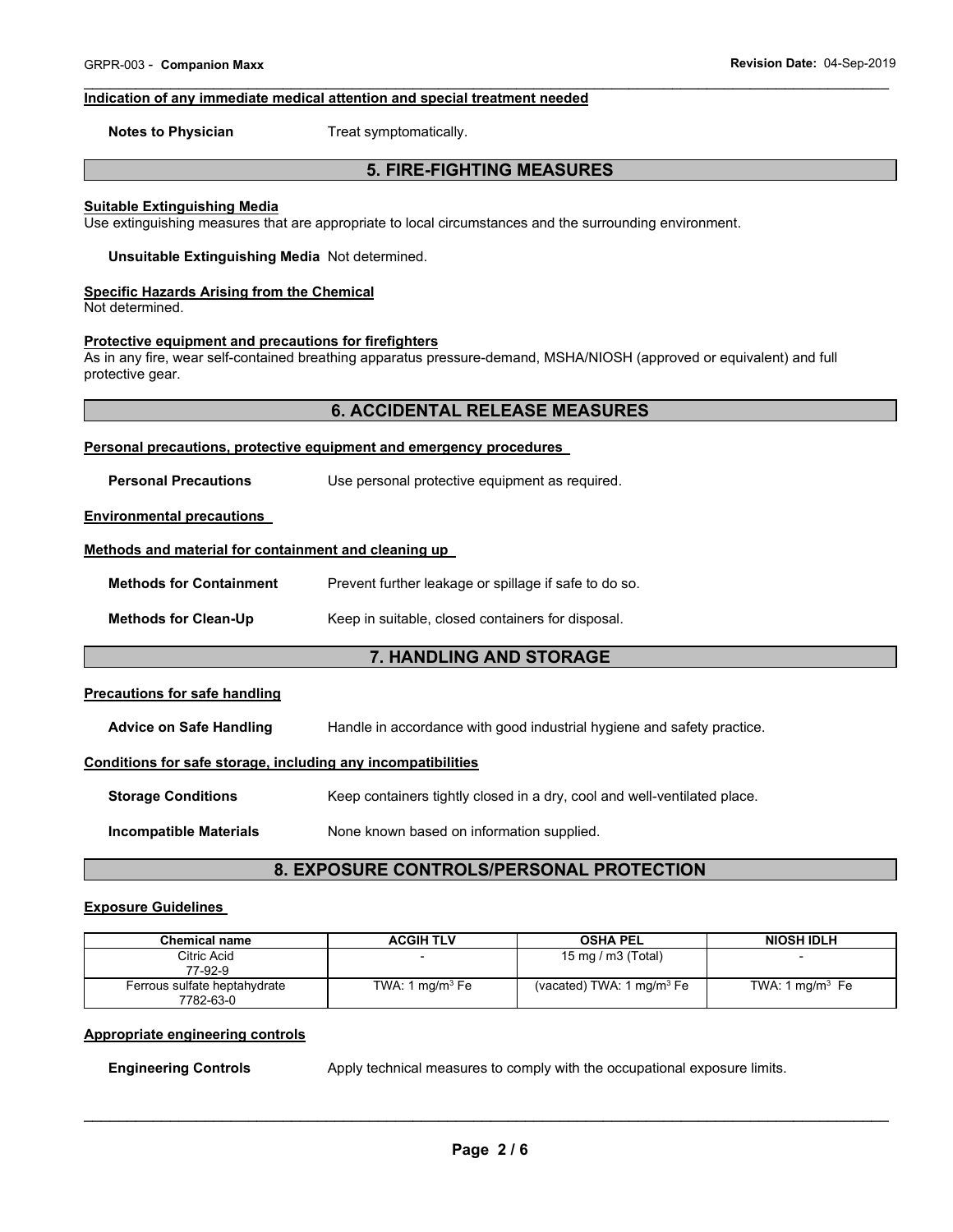#### **Individual protection measures, such as personal protective equipment**

| <b>Eve/Face Protection</b>      | Refer to 29 CFR 1910.133 for eye and face protection regulations.  |
|---------------------------------|--------------------------------------------------------------------|
| <b>Skin and Body Protection</b> | Refer to 29 CFR 1910.138 for appropriate skin and body protection. |
| <b>Respiratory Protection</b>   | Refer to 29 CFR 1910.134 for respiratory protection requirements.  |

**General Hygiene Considerations** Handle in accordance with good industrial hygiene and safety practice.

# **9. PHYSICAL AND CHEMICAL PROPERTIES**

 $\overline{\phantom{a}}$  , and the contribution of the contribution of the contribution of the contribution of the contribution of the contribution of the contribution of the contribution of the contribution of the contribution of the

#### **Information on basic physical and chemical properties**

| <b>Physical state</b><br>Appearance<br>Color | Not determined<br>Not determined<br>Not determined | Odor<br><b>Odor Threshold</b> | Not determined<br>Not determined |
|----------------------------------------------|----------------------------------------------------|-------------------------------|----------------------------------|
| <b>Property</b>                              | Values                                             | Remarks • Method              |                                  |
| рH                                           | Not determined                                     |                               |                                  |
| Melting point / freezing point               | Not determined                                     |                               |                                  |
| Boiling point / boiling range                | Not determined                                     |                               |                                  |
| <b>Flash point</b>                           | Not determined                                     |                               |                                  |
| <b>Evaporation Rate</b>                      | Not determined                                     |                               |                                  |
| <b>Flammability (Solid, Gas)</b>             | Not determined                                     |                               |                                  |
| <b>Flammability Limit in Air</b>             |                                                    |                               |                                  |
| Upper flammability or explosive              | Not determined                                     |                               |                                  |
| limits                                       |                                                    |                               |                                  |
| Lower flammability or explosive              | Not determined                                     |                               |                                  |
| limits                                       |                                                    |                               |                                  |
| <b>Vapor Pressure</b>                        | Not determined                                     |                               |                                  |
| <b>Vapor Density</b>                         | Not determined                                     |                               |                                  |
| <b>Relative Density</b>                      | Not determined                                     |                               |                                  |
| <b>Water Solubility</b>                      | Not determined                                     |                               |                                  |
| Solubility in other solvents                 | Not determined                                     |                               |                                  |
| <b>Partition Coefficient</b>                 | Not determined                                     |                               |                                  |
| <b>Autoignition temperature</b>              | Not determined                                     |                               |                                  |
| <b>Decomposition temperature</b>             | Not determined                                     |                               |                                  |
| <b>Kinematic viscosity</b>                   | Not determined                                     |                               |                                  |
| <b>Dynamic Viscosity</b>                     | Not determined                                     |                               |                                  |
| <b>Explosive Properties</b>                  | Not determined                                     |                               |                                  |
| <b>Oxidizing Properties</b>                  | Not determined                                     |                               |                                  |

# **10. STABILITY AND REACTIVITY**

# **Reactivity**

Not reactive under normal conditions.

#### **Chemical stability**

Stable under recommended storage conditions.

# **Possibility of hazardous reactions**

None under normal processing.

#### **Conditions to Avoid**

Keep out of reach of children.

#### **Incompatible materials**

None known based on information supplied.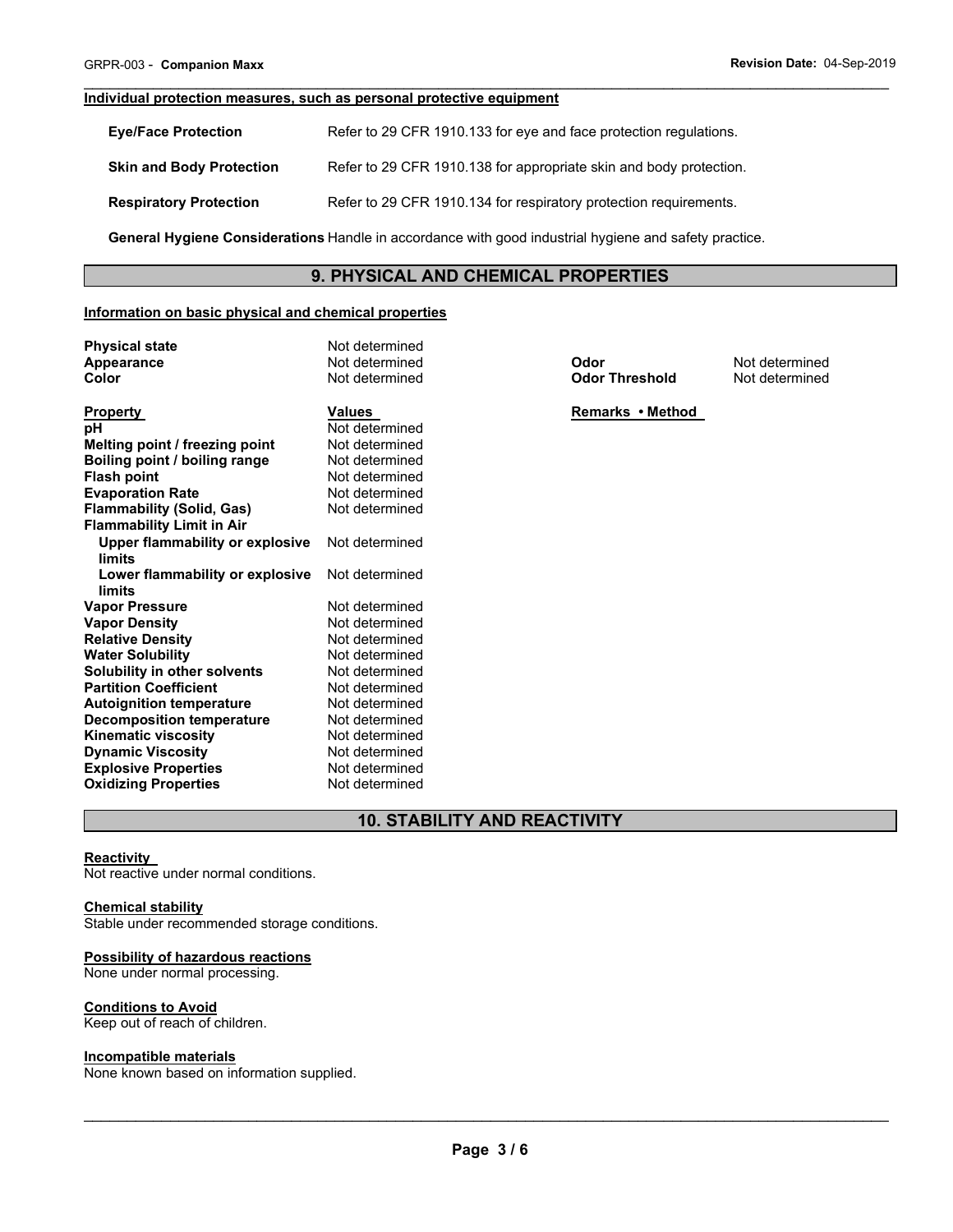#### **Hazardous decomposition products**

None known based on information supplied.

# **11. TOXICOLOGICAL INFORMATION**

 $\overline{\phantom{a}}$  , and the contribution of the contribution of the contribution of the contribution of the contribution of the contribution of the contribution of the contribution of the contribution of the contribution of the

# **Information on likely routes of exposure**

| <b>Product Information</b> |                          |
|----------------------------|--------------------------|
| <b>Eye Contact</b>         | Avoid contact with eyes. |
| <b>Skin Contact</b>        | Avoid contact with skin. |
| <b>Inhalation</b>          | Do not inhale.           |
| Ingestion                  | Do not ingest.           |

#### **Component Information**

| <b>Chemical name</b>        | Oral LD50                               | Dermal LD50          | <b>Inhalation LC50</b> |
|-----------------------------|-----------------------------------------|----------------------|------------------------|
| Citric Acid<br>77-92-9      | $= 3000$ mg/kg (Rat) = 3 g/kg<br>ˈ Ratl | $>$ 2000 mg/kg (Rat) |                        |
| Sodium benzoate<br>532-32-1 | Rat \<br>= 4070 mg/kg(                  |                      | -                      |

#### **Symptoms related to the physical, chemical and toxicological characteristics**

**Symptoms** Please see section 4 of this SDS for symptoms.

#### **Delayed and immediate effects as well as chronic effects from short and long-term exposure**

**Carcinogenicity** Based on the information provided, this product does not contain any carcinogens or potential carcinogens as listed by OSHA, IARC or NTP.

## **Numerical measures of toxicity**

**The following values are calculated based on chapter 3.1 of the GHS document** . **Oral LD50** 22,500.00 mg/kg **Dermal LD50** 15,015.00 mg/kg

# **12. ECOLOGICAL INFORMATION**

# **Ecotoxicity**

The product is not classified as environmentally hazardous. However, this does not exclude the possibility that large or frequent spills can have a harmful or damaging effect on the environment.

#### **Component Information**

| <b>Chemical name</b>        | Algae/aquatic plants | Fish                                                                                                               | <b>Crustacea</b>                     |
|-----------------------------|----------------------|--------------------------------------------------------------------------------------------------------------------|--------------------------------------|
| Citric Acid<br>77-92-9      |                      | 1516: 96 h Lepomis macrochirus<br>ma/L LC50                                                                        | 120: 72 h Daphnia magna mg/L<br>EC50 |
| Sodium benzoate<br>532-32-1 |                      | 100: 96 h Pimephales promelas<br>mg/L LC50 static 420 - 558: 96 h<br>Pimephales promelas mg/L LC50<br>flow-through | 650: 48 h Daphnia magna mg/L<br>EC50 |

#### **Persistence/Degradability**

Not determined.

#### **Bioaccumulation**

There is no data for this product.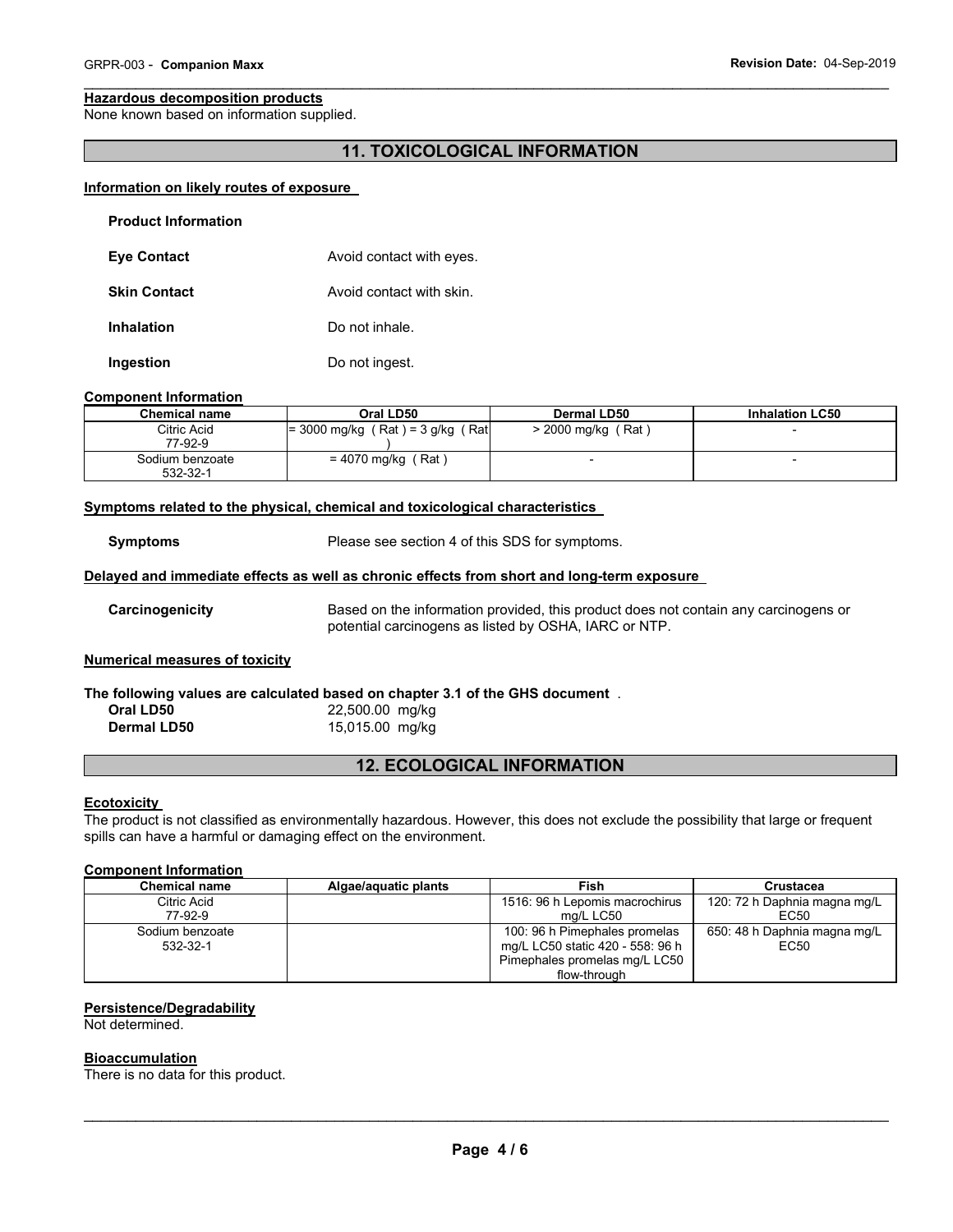| <b>Mobility</b>      |                              |
|----------------------|------------------------------|
| <b>Chemical name</b> | <b>Partition coefficient</b> |
| Citric Acid          | 70<br>.                      |
| 77-92-9              |                              |

# **Other Adverse Effects**

Not determined

# **13. DISPOSAL CONSIDERATIONS**

### **Waste Treatment Methods**

| <b>Disposal of Wastes</b>        | Disposal should be in accordance with applicable regional, national and local laws and<br>regulations.                         |  |  |  |  |  |
|----------------------------------|--------------------------------------------------------------------------------------------------------------------------------|--|--|--|--|--|
| <b>Contaminated Packaging</b>    | Disposal should be in accordance with applicable regional, national and local laws and<br>regulations.                         |  |  |  |  |  |
| <b>14. TRANSPORT INFORMATION</b> |                                                                                                                                |  |  |  |  |  |
| <b>Note</b>                      | Please see current shipping paper for most up to date shipping information, including<br>exemptions and special circumstances. |  |  |  |  |  |
| <u>DOT</u>                       | Not regulated                                                                                                                  |  |  |  |  |  |
| <b>IATA</b>                      | Not regulated                                                                                                                  |  |  |  |  |  |
| <b>IMDG</b>                      | Not regulated                                                                                                                  |  |  |  |  |  |

# **15. REGULATORY INFORMATION**

#### **International Inventories**

| <b>Chemical name</b>           |                   | <b>TSCA TSCA Inventory DSL/NDSL EINECS/ELI</b> |            | <b>ENCS</b> | <b>IECSC</b> | <b>KECL</b> | <b>PICCS</b> | <b>AICS</b> |
|--------------------------------|-------------------|------------------------------------------------|------------|-------------|--------------|-------------|--------------|-------------|
|                                |                   | <b>Status</b>                                  | <b>NCS</b> |             |              |             |              |             |
| Corn Steep Liquor              | X                 | <b>ACTIVE</b>                                  | v          | x           |              |             |              |             |
| Molasses                       | $\check{ }$<br>⋏  | <b>ACTIVE</b>                                  |            |             |              |             |              |             |
| Water                          | v<br>⋏            | <b>ACTIVE</b>                                  |            |             |              |             |              |             |
| Dextrin                        | ◡<br>ㅅ            | <b>ACTIVE</b>                                  |            |             |              |             |              |             |
| Citric Acid                    | $\checkmark$<br>⋏ | <b>ACTIVE</b>                                  |            |             |              |             |              |             |
| Ferrous sulfate heptahydrate   | X                 |                                                |            |             |              |             |              |             |
| Bacillus subtilis, strain GB03 | X                 | <b>ACTIVE</b>                                  |            |             |              |             |              |             |
| Sodium benzoate                | х                 | <b>ACTIVE</b>                                  |            |             |              |             |              |             |

Legend:

TSCA - United States Toxic Substances Control Act Section 8(b) Inventory

DSL/NDSL - Canadian Domestic Substances List/Non-Domestic Substances List

EINECS/ELINCS - European Inventory of Existing Chemical Substances/European List of Notified Chemical Substances

**ENCS** - Japan Existing and New Chemical Substances

**IECSC** - China Inventory of Existing Chemical Substances

**KECL** - Korean Existing and Evaluated Chemical Substances

**PICCS** - Philippines Inventory of Chemicals and Chemical Substances

AICS - Australian Inventory of Chemical Substances

## **US Federal Regulations**

# **CERCLA**

| <b>Chemical name</b>         | <b>Hazardous Substances RQs</b> | <b>CERCLA/SARA RQ</b> | <b>Reportable Quantity (RQ)</b> |
|------------------------------|---------------------------------|-----------------------|---------------------------------|
| Ferrous sulfate heptahydrate | 1000 lb                         |                       | 1000 lb final RQ<br>RQ.         |
| 7782-63-0                    |                                 |                       | RQ 454 kg final RQ              |